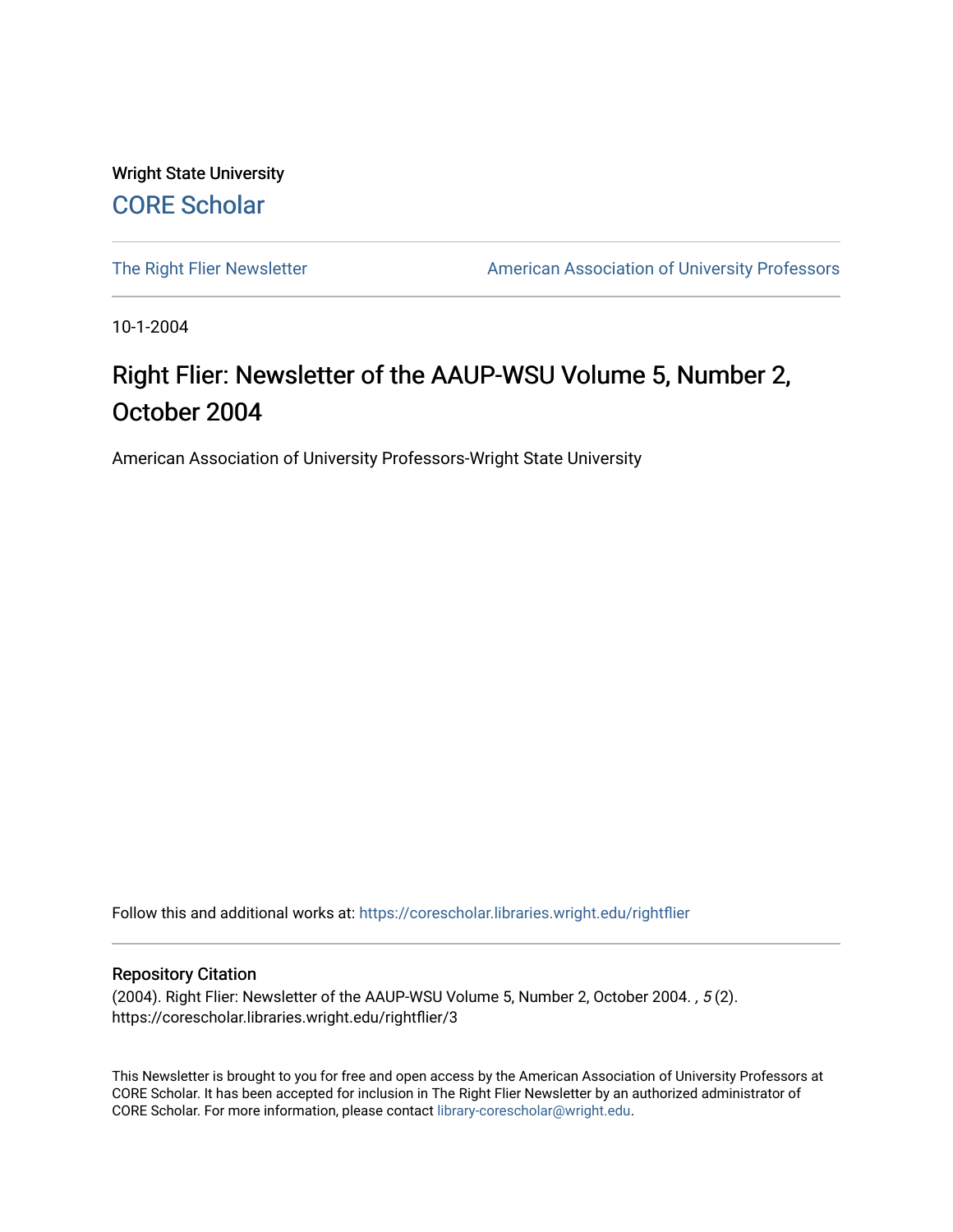# **The Right Flier**

Newsletter of AAUP-WSU Volume 5, Number 2r, October 2004 Editor, Anna Bellisari Administrative Assistant, Connie Jacobs

### Increased Teaching Loads and the Faculty Gap

by Rudy Fichtenbaum, Chief Negotiator, AAUP-WSU and Jim Vance, Communication Officer, AAUP-WSU

#### Executive Summary for Regular Chapter Members

Apart from salary and benefits, the two issues addressed in this article are likely to be the most important and contentious during upcoming negotiations, to begin in January, for our next collective bargaining agreement (CBA). The two issues are 1) the number of tenured and tenure track faculty and 2) increased teaching loads. How these issues unfold will, in large measure, determine our university's future: whether we degenerate into an over-priced community college or enjoy the much brighter and attainable future that faculty desire and students deserve. In this article, we show that Wright State University needs over eighty more tenured and tenure track faculty now just to reach the average of our peers; and we present warning signs regarding the administration's intentions with respect to higher teaching loads. We also show how these issues are connected, and what we, the Regular Chapter Members, can do to address them.

If you care about the quality of Wright State University, the education we offer our students, or just the number of classes you must teach, *read this article.* 

Ultimately, the Regular Chapter Members will have an opportunity to vote on a new CBA or make other decisions when negotiations end. Our new CBA will determine in large measure whether many Bargaining Unit Faculty will have to teach additional classes, and whether the administration's overdependence upon non-professorial faculty will grow even worse. For now, please *read this article* and discuss the issues therein with your colleagues and Bargaining Council representatives -- and be prepared to respond to requests for visible actions in support of our negotiating positions when bargaining gets under way next January. Our actions together as a union can determine the quality of our university and the path it takes in the years ahead.

Is the administration serious about the quality of Wright State University? Their responses to two related issues at upcoming negotiations will tell the tale. The two issues are 1) the number of tenured and tenure track faculty and 2) increased teaching loads. This article will explain how these two issues have arisen and how they are related. We will also show how we can protect and even improve the quality of Wright State University in the upcoming round of negotiations -- *if*the Bargaining Unit Faculty are united and determined to make quality an issue.

#### Issue One: How many faculty does Wright State need? The Faculty Gap

#### How many faculty does Wright State need? Background

Three years ago, in preparing for negotiations toward our second CBA, we recognized that Wright State University had a significant problem with student-faculty ratios. The administration was relying more and more on adjuncts and other non-professorial faculty to do the teaching work of the university. Thus we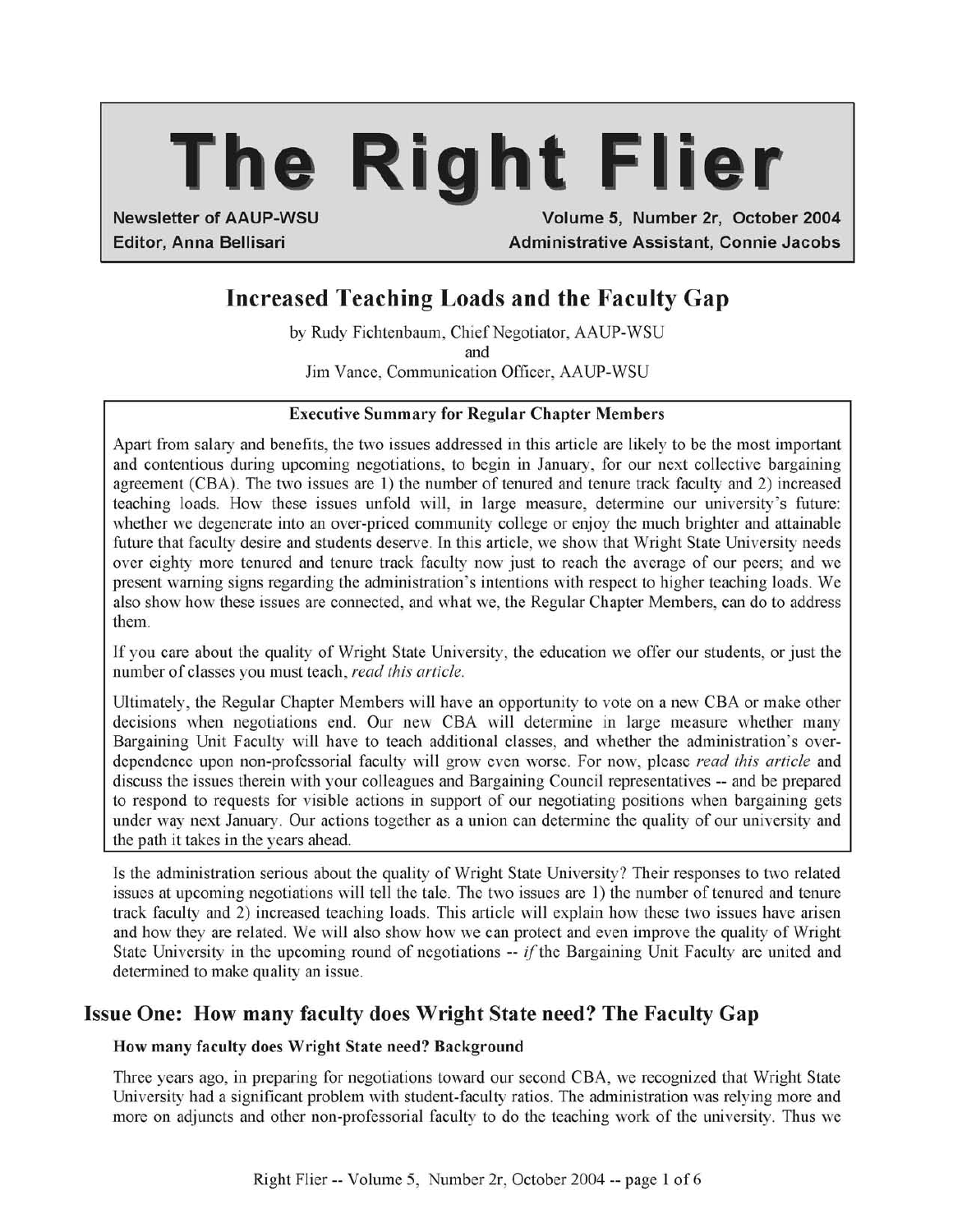proposed a CBA article to address this issue. In the interest of reaching a settlement, we withdrew that article, having heard and accepted the administration's assertion that they, too, realized that the university needed more Bargaining Unit Faculty and that they would hire faculty accordingly.

#### How many faculty does Wright State need? How things stand now

How many tenured and tenure-track faculty does Wright State need in light of the size of our student body? One reasonable way to answer that question is to compare ourselves with a peer group, ten other Ohio public universities (all excluding the two special-status institutions, Central State and Shawnee State). By that measure, Wright State is near the bottom. Only the University of Toledo has a worse student-to-faculty ratio than we do.

The graph below shows how many more tenured and tenure-track faculty Wright State would need only to attain the average of the student-to-faculty ratios at these ten peer institutions. We had reason to be concerned three years ago, for even then (2001) Wright State would have needed thirty-six more faculty to reach the average of our peers. Since then matters have worsened dramatically. The latest available data (for 2003) shows that now, our administration would need to hire over eighty more tenured and tenure-track faculty just to raise us to average.



Data sources:

- Number of full-time equivalent (FIE) students at each university from the *Ohio Board of Regents Higher*  Education Information Enrollment in Ohio's Public Institutions of Higher Education FTE and Student Count Summaries 1998-2003
- Number of professorial faculty at each university from national AAUP: see *Academe* March/April 1999, 2000 and also Office of Human Resources: Ihe Ohio State University, *Ohio Universities Faculty Salary Survey 2000-2003*

How can Wright State remain competitive in terms of the quality of education we offer to our students if we are near the bottom when it comes to the number of tenured and tenure track faculty per student? If the trend that is evident in the graph continues, Wright State will be rapidly transformed into an over-priced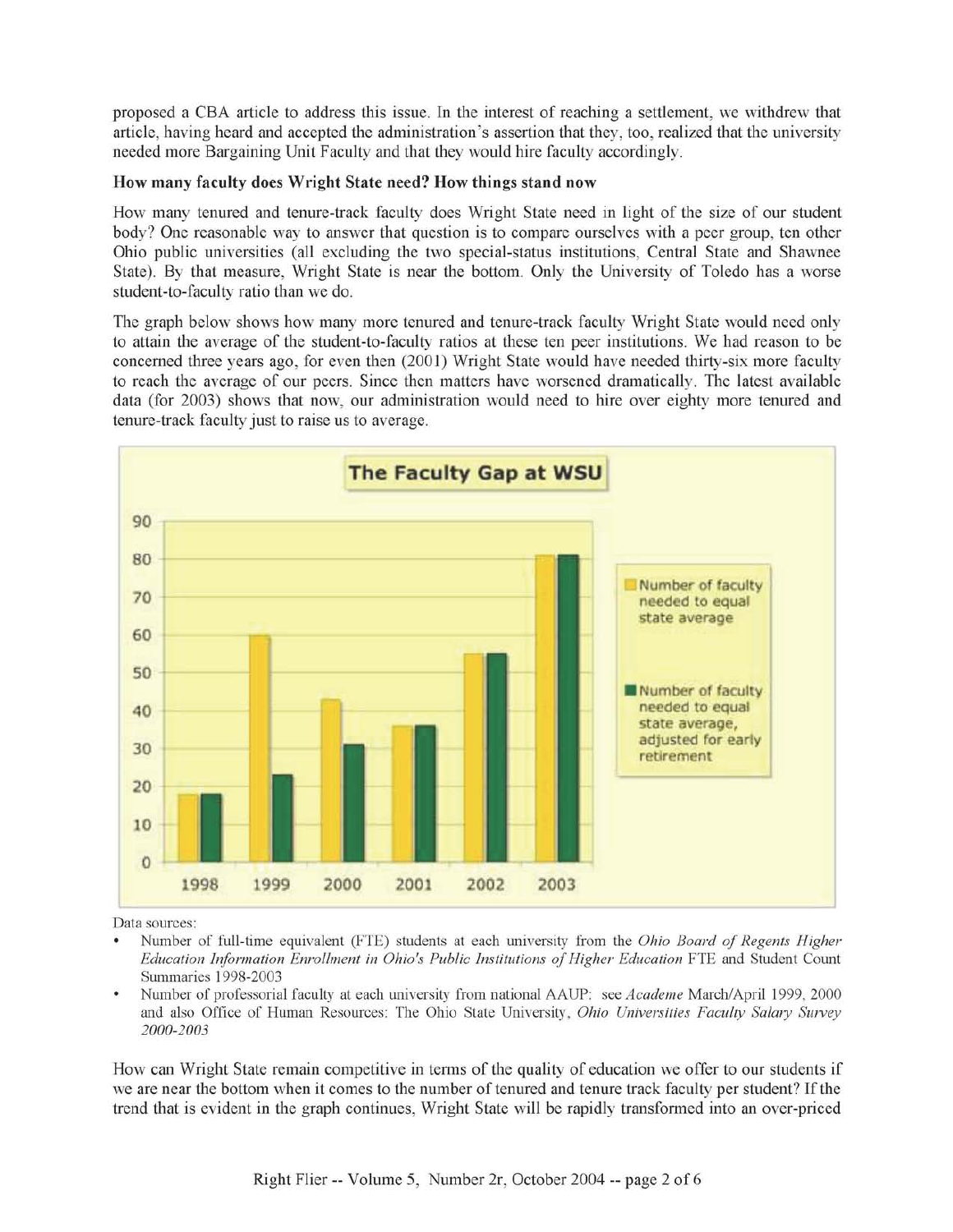community college. In the long run, we need to ask ourselves why students would continue to pay thousands of dollars to get taught by the same adjuncts and instructors who teach at Sinclair Community College. There is already an attitude both among some students and parents that there is no difference in the quality of instruction at Wright State and Sinclair -- and sadly if Wright State continues down the current path, this perception will become the reality.

Can the university afford to hire this many additional tenured and tenure track faculty, *and* still provide competitive compensation and benefits for us? The university's financial statements and projections show that the answer is a resounding yes - and we will address that important matter in more detail in a subsequent communication. Thus the real question is, "Can the university afford *not* to?"

#### How many faculty does Wright State need? Projections into the future

At the most recent meeting of the Finance and Audit Committee of the Board of Trustees, the administration projected that over the next decade Wright State's student body will grow by over ten percent. That will require about fifty more tenured and tenure track faculty, above and beyond the eightyplus needed now. Incidentally, the same projections show that the administration anticipates having enough money to increase our reserves (unrestricted net assets) by over \$100 million – that's *one hundred million dollars* -- during the upcoming decade.

In summary, Wright State needs eighty-plus more tenured and tenure track faculty now, just to bring us to the average of our peers, and (by the administration's enrollment projections) will need an additional fifty during the upcoming decade.

#### How many faculty does Wright State need? The cost of having too few

We have already pointed out the obvious: just in terms of basic classroom teaching, Wright State will morph into a glorified community college if the problem of too few tenured and tenure track faculty is not addressed. But of course there is so much more that tenured and tenure track faculty must do that others cannot do or cannot do well. Think of curriculum development; review of academic policies; creating distance learning courses; supervision of students in research, field work, independent study, and student teaching; directing and coordinating academic programs; advising; and above all the research, scholarship, and creative activities that lie at the heart of a real university.

Thus, having too few tenured and tenure-track faculty results not only diminishes the quality of the education our students receive; it also concentrates the other important work of the faculty on too few shoulders.

So -- do you feel that you are working harder than your colleagues at other public universities in Ohio? Is the time available for your scholarship just not enough? If so, it is probably *not* your imagination.

#### How many faculty does Wright State need: our conclusion

Administrations at our peer universities in Ohio think they need more faculty than our administration does. What's so different about Wright State?

Our administration claims to understand the problem, but their response over the last three years has been to hire a token number of new tenured and tenure track faculty while at the same time hiring a new assistant vice president and more administrators.

Our conclusion: the only way for faculty to insure that students get the quality education they deserve, and to insure that we have a reasonable cadre of colleagues to share the myriad responsibilities of the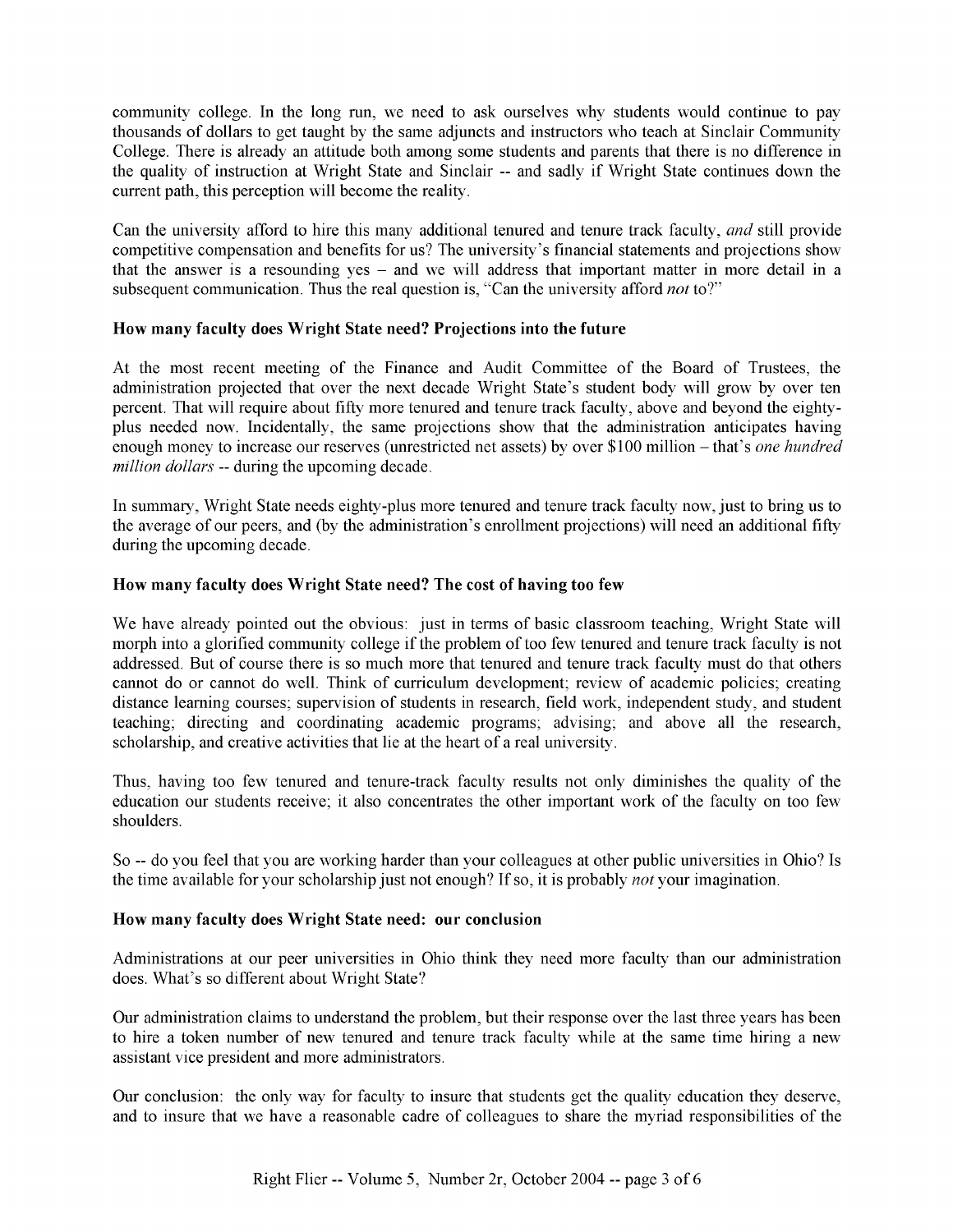professoriate, is to have an article in the CBA that will force the administration to hire more tenured and tenure track faculty.

#### **Issue Two: Are increased teaching loads on the way?**

Related to the issue of the number of tenured and tenure track faculty to students is the number of classes each tenured and tenure track faculty member is expected to teach. Five years ago, when we negotiated our first CBA, the administration took an incredible stance, refusing to negotiate with us over workload. We used the State Employee Relations Board (SERB), the fact-finder who settled our first CBA, and the Greene County Court of Common Pleas in attempts to force the administration to change its stance. We were not successful in this attempt. However, the last voice on the matter (the Greene County Court of Common Pleas) stated, "Finally, SERB's Order does not deny AAUP the right to bargain over faculty workload."

(Parenthetically, almost all other state universities with collective bargaining had, and continue to have, language over workload. In fact, the University of Toledo AAUP just won an arbitration case concerning workload. Our administration continues to be virtually alone in the state by taking the position that bargaining over workload is a prohibited topic.)

At the time the court ruled, our union was nearly as strong as we are today. Moreover, during negotiations toward our first CBA, the administration's stance was a categorical statement that they had no intention of increasing faculty workloads. Therefore, when we negotiated our second (current) CBA, we did not attempt to force the issue of workload.

Recently, though, there have been several signs that the administration's stance is changing. Some faculty have been assigned increased teaching loads already, and some department chairs have been asked to consider differential teaching loads for their faculty. Most concretely, one of the deans has recently asked his faculty to adopt a revised workload policy featuring increased teaching loads for some faculty.

Now the administration claims that it is only concerned about faculty who get paid full time but are working part time. While there may be a few faculty who abuse their positions in this way, we are confident that the overwhelming majority of our colleagues at Wright State are working full time -- and in fact harder than our counterparts at our sister institutions as evidenced under "Issue One" above.

Our position can be summarized in two parts. First, AAUP-WSU is certainly *not* interested in defending any faculty there may be who are paid full time but only work part time -- who are "retired on the job" (ROJ). Second, though, we are not willing for the administration to unilaterally say who is ROJ and who is not.

Indeed, in the dean's proposed revision of a college workload policy noted above, any BUFMs who do not have two articles in peer-reviewed publications during the last four years would have their teaching loads ramped up from two courses per term to three. This would happen regardless of books published, scholarly lectures delivered at other universities or academic meetings, grants funded, professional service rendered (e.g., journal editing), and any other valuable contributions that one might provide.

But even if all these obvious flaws were corrected, there would be no guarantee whatever that such flaws would not surface again in other venues (e.g., in revisions of workload policies in other colleges). More importantly, the decision to (so to speak) label certain faculty members ROJ and increase their teaching loads would be at the sole discretion of the administration. With no workload language in our CBA, there would be no contractual recourse for a BUFM unfairly so labeled -- no right to file a grievance, no chance of going to arbitration. Sadly, the long-term history of Wright State indicates that leaving matters like this in the hands of the administration simply invites abuse. Prior to collective bargaining, Wright State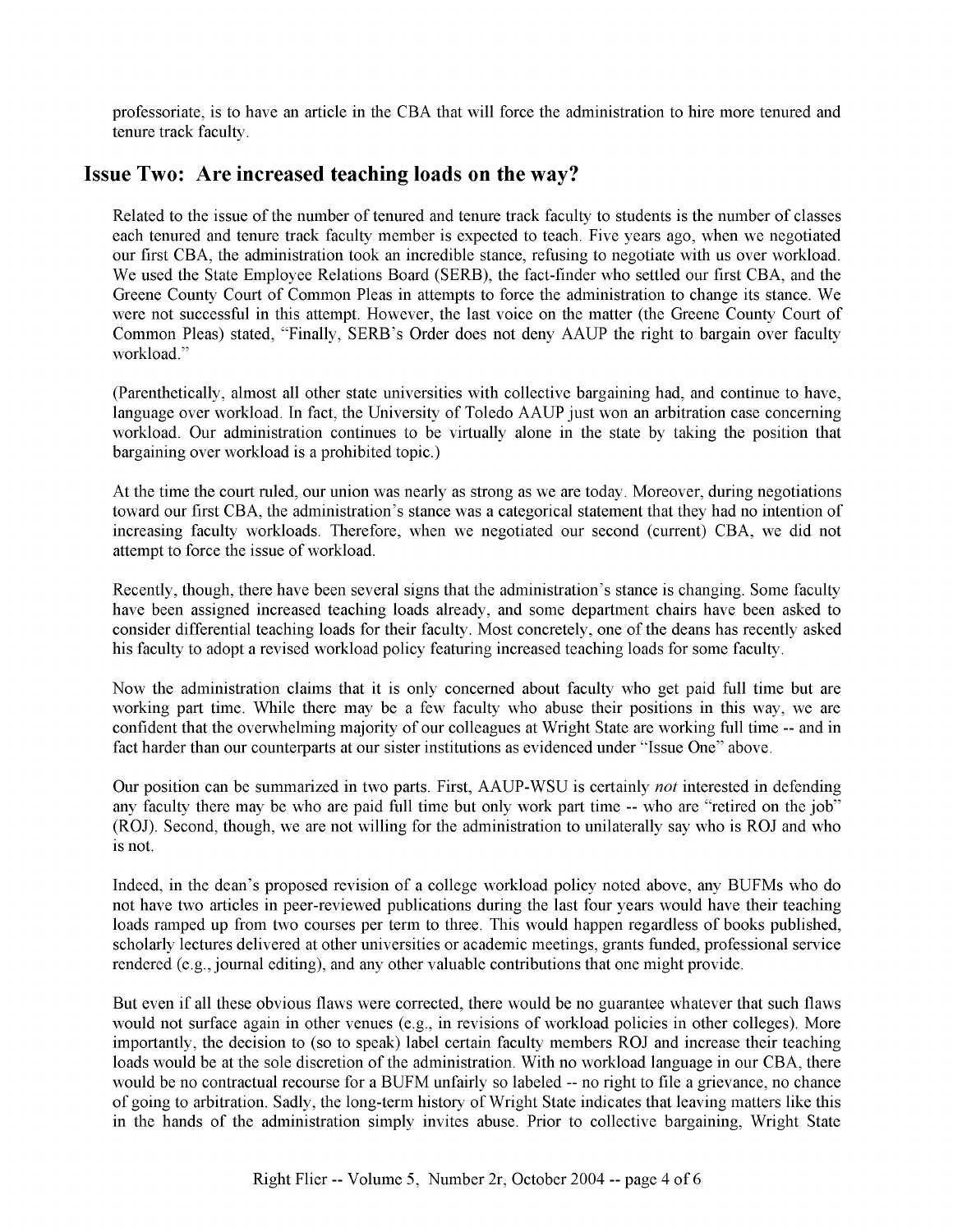faculty found that in many instances, two people with essentially the same level of performance were treated differently -- one promoted, the other not; one given a sizeable merit raise, the other not. Experiences of these kinds, repeated around the university year after year, were of course a key reason for our collective choice to unionize in the first place. Without workload language in our CBA, we may well find that one faculty member will be labeled ROJ and assigned additional teaching, the other not.

#### A slippery slope

Allowing the administration to unilaterally increase teaching loads -- whether in an ad-hoc manner (as has already happened for a few faculty members) or systematic (as in the proposed changes in a college workload policy) -- may well prove to be a slippery slope.

Indeed, pressures on administrators to increase teaching loads will come from many directions. Under Issue One, we have already seen that Wright State has too few tenured and tenure-track faculty, and thus is overly dependent on adjuncts, instructors, and other non-professorial faculty. Accrediting bodies often flag academic programs and whole institutions for such over dependence and apply pressure for improvement. NCA (the North Central Association -- the accrediting body for Wright State itself) did exactly that a decade ago. One easy way for administrators to respond to such pressure is to increase teaching loads on BUFMs.

Pressure also comes from the State of Ohio itself. For one example, we are all aware that over the years, state funding for Wright State and our sister universities has steadily and significantly declined. For another, the very excuse used by our administration for refusing to negotiate over workload is founded in old legislation that mandated an increase in undergraduate teaching by tenured and tenure track faculty in Ohio's public universities. (Notably, among the ten peer universities we cited in Issue One, no other administration has used this excuse or any other to avoid negotiations over workload.)

A third form of pressure we have already cited above. Students and their parents, increasingly astute regarding their choices in higher education, will surely ask why they should pay university-level tuition only to get a community college education. Indeed, in formulating its famous (infamous?) college rankings, *Us. News and World Report* uses such factors as "the proportion of professors with the highest degree in their fields", "the student-faculty ratio", and "the proportion of faculty who are full time".

Such pressures may well lead well-intentioned administrators following appropriately motivated policies to make inappropriate decisions. That scenario is not hypothetical but real. The prime example comes from student evaluations of teaching. Decades ago, these evaluations were introduced at the departmental or college level with the stated intention of providing feedback to faculty so they could improve their teaching. Then, after a change of administrations, the Academic Council (the predecessor of the Faculty Senate) was told that they had to pass a policy mandating the use of a standardized university-wide student evaluation or the Board of Trustees would mandate such a policy. Once this university wide student evaluation was passed, department chairs, deans and promotion and tenure committees were pressured to use this data to make decisions regarding merit raises and promotion and tenure under the pretense of being more "student centered". This led to widespread abuses and misuses of student evaluations. To remedy this situation we negotiated the CBA's Article 12, placing limits on the use of numerical responses on student evaluations.

#### **The two issues combined**

Importantly, college workload policies can be changed unilaterally and instantly by the administration, but of course the CBA can not. Thus, without an article on workload in the CBA, these policies will continue to be binding on faculty and this administration (or more likely a future one) will be able to alter them at will. It will be all too simple to require more and more publications, funding, *more* funding, etc.,